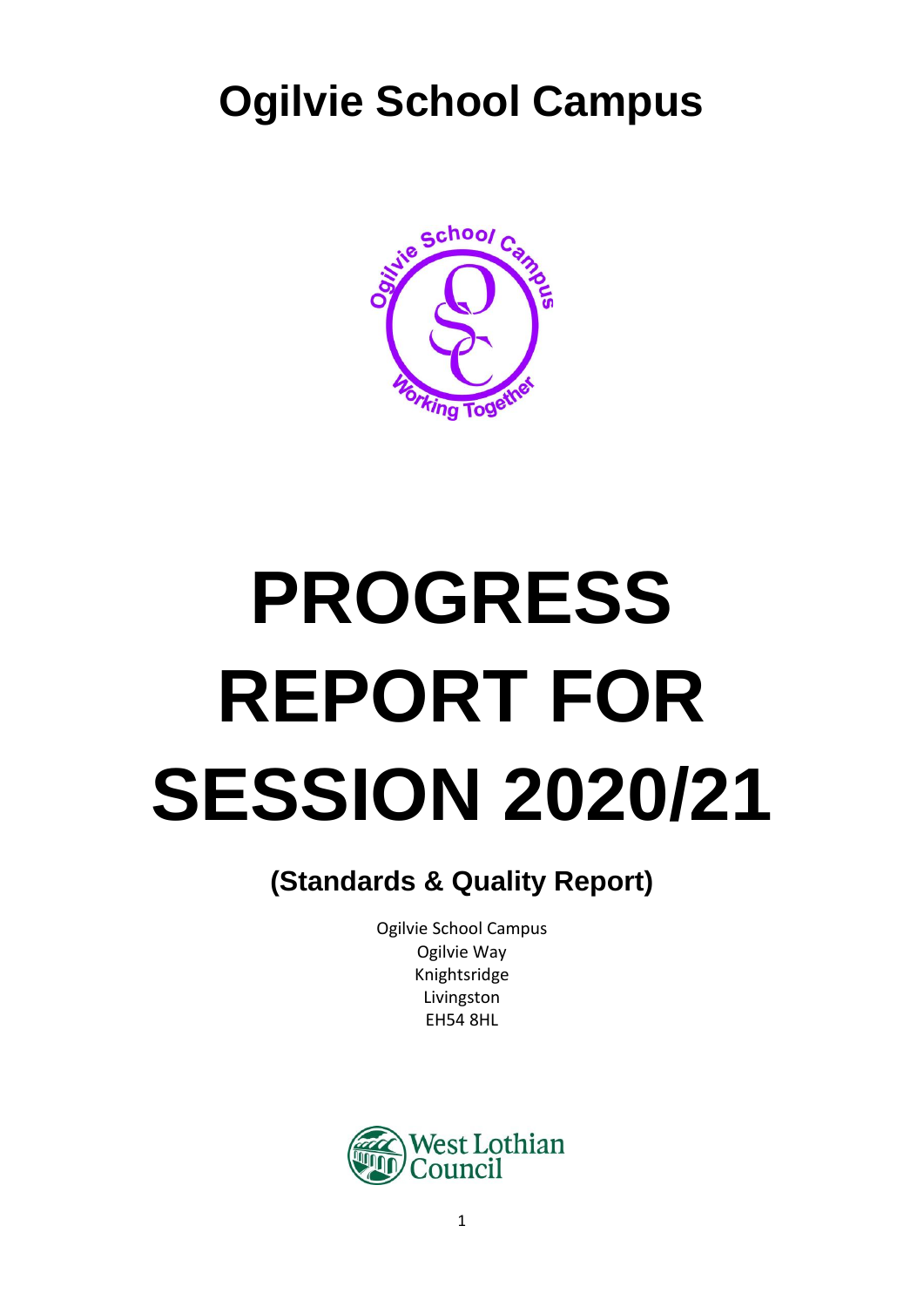#### **ABOUT OUR SCHOOL**

Ogilvie School Campus is a school for children with severe and complex needs. These include complex difficulties, sensory impairments, physical disabilities and Autism Spectrum Disorder. The school roll has increased to 93 children from Primary 1 to Secondary 3. Next session we will have 98 children allocated to the school.

The Parent Council elected new office bearers and are in the process of reviewing their Constitution and trying to promote further parental engagement from our school community. However, the geographical spread of our pupils provides an additional challenge to allow effective and sustained engagement. The parent council are proactive in fundraising efforts and have a supportive network across all parents.

The school has strong partnership working with a team of health professionals who regularly meet with staff, children and parents. This team consist of a school nurse, community paediatrician, speech and language therapists, physiotherapist, occupational therapists and children and mental health team. All stakeholders work together under a service level agreement to create the best outcomes for our pupils and their families.

The school has completed a recent refurbishment. All rooms have been refurbished and extension wings have increased the number of classes. In addition of a general purpose hall has been added to increase Physical Education provision and further rebound therapy facilities. (Map Below) This will allow the school to extend on to a senior phase curriculum in 2022-23. The first S3 pupils will begin at Ogilvie in August 2021. Appropriate recruitment has begun to enable an increase in subject specialisms for our new Secondary pupils and our Primary 7 classes as part of an enhanced transition.

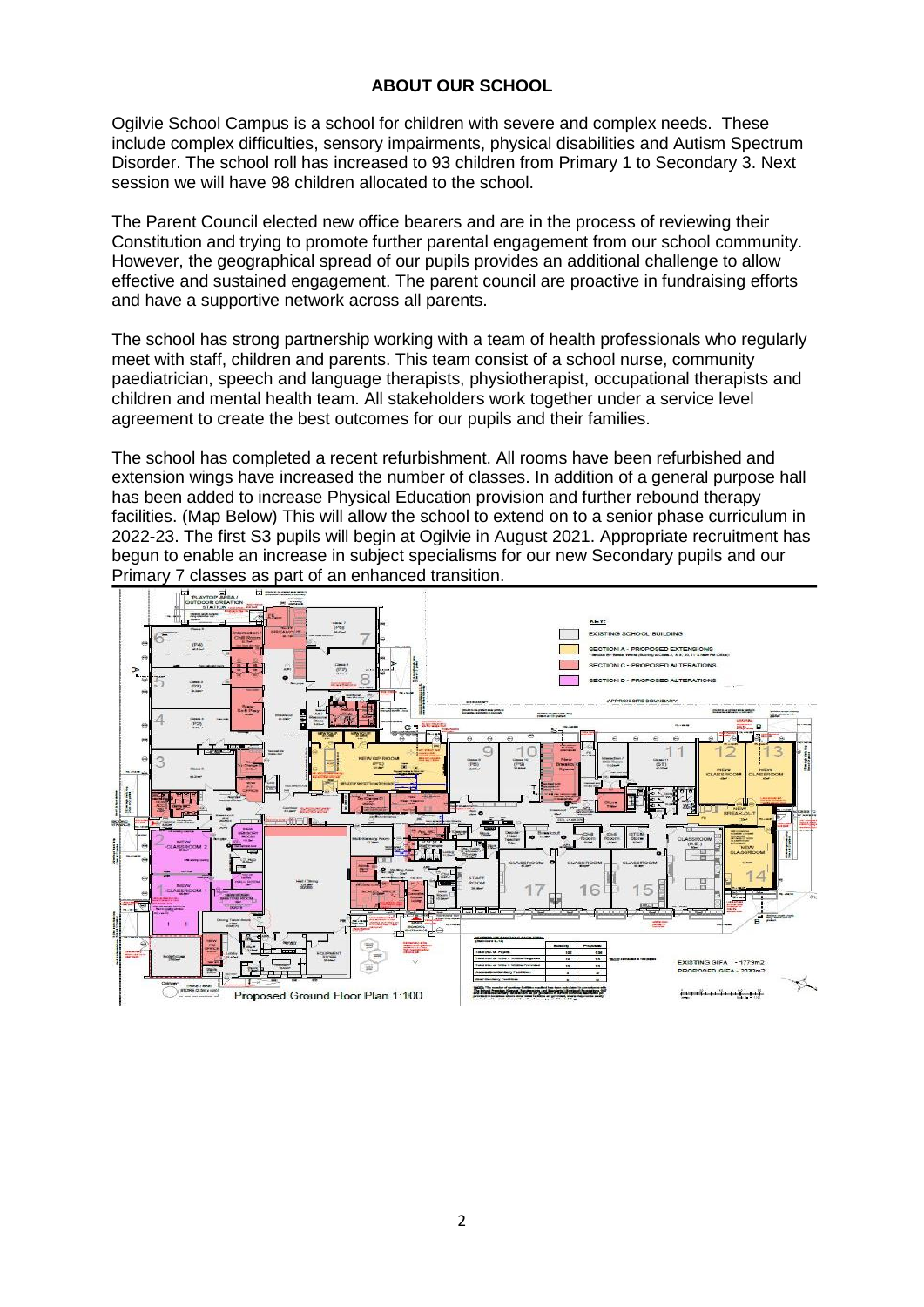#### IMPROVEMENT PRIORITIES

Our improvement priorities are always based on the national priorities in the National Improvement Framework (NIF). Below we have indicated what progress we made with these priorities in Session 2020/21 and what the impact has been. Our report recognises that we entered a period of school closures in January 2021, and therefore our report takes account of this interruption to in school learning but will also reference any significant steps taken during the period of remote learning. Our future improvement priorities will be identified in our school's recovery improvement plan, which will respond the national and local advice on the reopening of schools.

We have shown which NIF driver for improvement we used – you can find out more about the National Improvement Framework and drivers at [https://www.npfs.org.uk/wp](https://www.npfs.org.uk/wp-content/uploads/2016/01/NPFS_NIF_E-1.pdf)[content/uploads/2016/01/NPFS\\_NIF\\_E-1.pdf.](https://www.npfs.org.uk/wp-content/uploads/2016/01/NPFS_NIF_E-1.pdf)

We have also evaluated our overall provision using quality indicators (QIs) in How Good is our School?4 (HGIOS?4) and How Good is Our Early learning and Childcare? (HGIOELC?) which is a key aspect of the Scottish approach to self-evaluation and school improvement.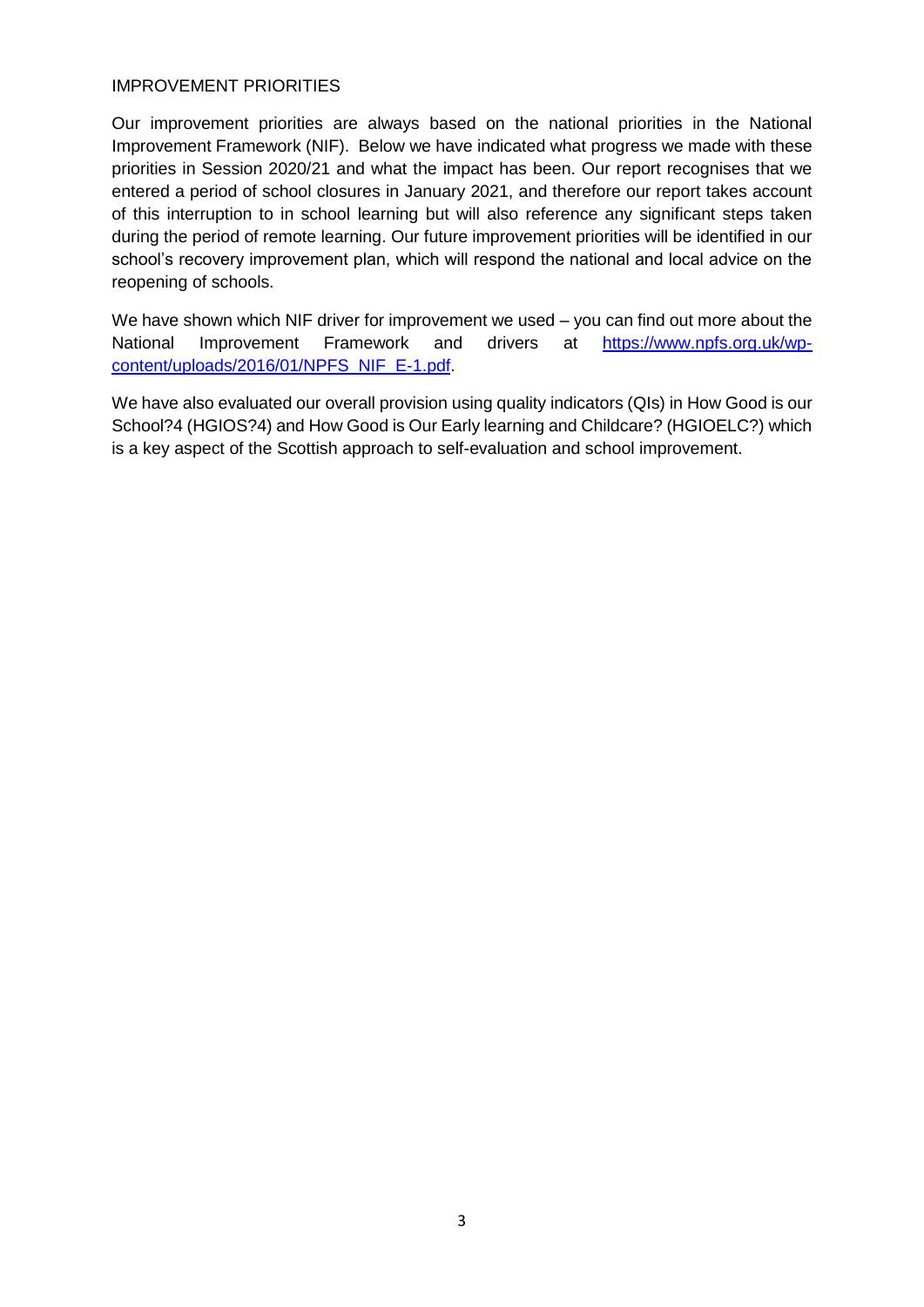| <b>PRIORITY</b>                                                                                                                                                                                                                                                                                                                                                                                                                                                                                                                                                                                                    | <b>HOW DID WE DO?</b>                                                                                                                                                                                                                                                                                                                                                                                                                                                                                                                                                                                                                                                                                                                                                                                                                                                                                                                                                                                                                                                                                                                                |
|--------------------------------------------------------------------------------------------------------------------------------------------------------------------------------------------------------------------------------------------------------------------------------------------------------------------------------------------------------------------------------------------------------------------------------------------------------------------------------------------------------------------------------------------------------------------------------------------------------------------|------------------------------------------------------------------------------------------------------------------------------------------------------------------------------------------------------------------------------------------------------------------------------------------------------------------------------------------------------------------------------------------------------------------------------------------------------------------------------------------------------------------------------------------------------------------------------------------------------------------------------------------------------------------------------------------------------------------------------------------------------------------------------------------------------------------------------------------------------------------------------------------------------------------------------------------------------------------------------------------------------------------------------------------------------------------------------------------------------------------------------------------------------|
|                                                                                                                                                                                                                                                                                                                                                                                                                                                                                                                                                                                                                    |                                                                                                                                                                                                                                                                                                                                                                                                                                                                                                                                                                                                                                                                                                                                                                                                                                                                                                                                                                                                                                                                                                                                                      |
| 1.                                                                                                                                                                                                                                                                                                                                                                                                                                                                                                                                                                                                                 | We have made good progress in curriculum development and staff<br>confidence in assessment.                                                                                                                                                                                                                                                                                                                                                                                                                                                                                                                                                                                                                                                                                                                                                                                                                                                                                                                                                                                                                                                          |
| To raise attainment,<br>especially in literacy and<br>numeracy<br>Our measurable outcome for<br>session 2020/21 was to:<br>Build staff confidence in<br>assessing and making<br>accurate judgements<br>using benchmarks to<br>evaluate learners'<br>progress.<br>Development of Learner<br>Pathways for Learners<br>working at Milestone<br>Levels.<br>Quality assurance of<br>tracking and monitoring,<br>planning and reporting.<br>developing a class team<br>approach and<br>empowering all staff.<br>NIF Driver(s):<br><b>Teacher Professonalism</b><br>Parental Engagement<br>Assess. of Children's Progress | What did we do?<br>Improved staff confidence in assessing and making accurate judgements<br>$\bullet$<br>using benchmarks to evaluate learners' progress.<br>Continued to develop our Learner Pathways to improve confidence in<br>$\bullet$<br>delivery at Milestone Levels.<br>Introduced a new tracking and monitoring system across the school.<br>$\bullet$<br>We shared targets set and provided home learning strategies to engage and<br>$\bullet$<br>improve learning in home setting to parents.<br>Evidence indicates the impact is:<br>Learners are assessed at the correct levels and able to engage in<br>appropriate levelled work within class settings.<br>Learners' progress is tracked more effectively and a focus on level of<br>$\bullet$<br>involvement and pupil engagement has increased. 3 year consistent trend of<br>increased attainment across levels.<br>Learners are increasing in confidence with parental support to help meet IEP<br>targets and increase engagement in literacy and numeracy tasks. Such as<br>home reading and development of counting and recognition of number in<br>contextual environments. |
| Performance Information<br>2.<br>To close the attainment gap<br>between the most and least                                                                                                                                                                                                                                                                                                                                                                                                                                                                                                                         | We have made good progress in meeting the needs of our pupils through<br>increased parental engagement, development of pupil voice and a<br>communications strategy.                                                                                                                                                                                                                                                                                                                                                                                                                                                                                                                                                                                                                                                                                                                                                                                                                                                                                                                                                                                 |
| disadvantaged children<br>Our measurable outcome for<br>session 2020/21 was to:<br>Develop greater<br>understanding of barriers to<br>learning and developing<br>curriculum and differentiating<br>techniques to allow for<br>increased attainment.<br>Increase Pupil Voice and<br>$\bullet$<br>Parental Engagement.<br>NIF Driver(s):<br>School Leadership<br>Parental Engagement<br>Performance Information                                                                                                                                                                                                      | What did we do?<br>Continued the use of Development Officers with a remit for parental<br>$\bullet$<br>engagement and pupil voice.<br>Develop the use of Communication Officer to link home learning and school<br>$\bullet$<br>learning.<br>Completion of school refurbishment to provide a fit for purpose environment<br>to increase pupil engagement.<br>Evidence indicates that the use of Pupil Equity Funding has had the following<br>impact on learners:<br>Learners are engaging further in lessons due developments in<br>communication strategy within curricular lessons.<br>Parental engagement has increased through use of home learning boxes,<br>$\bullet$<br>learning journals online communications and Skype meetings.                                                                                                                                                                                                                                                                                                                                                                                                          |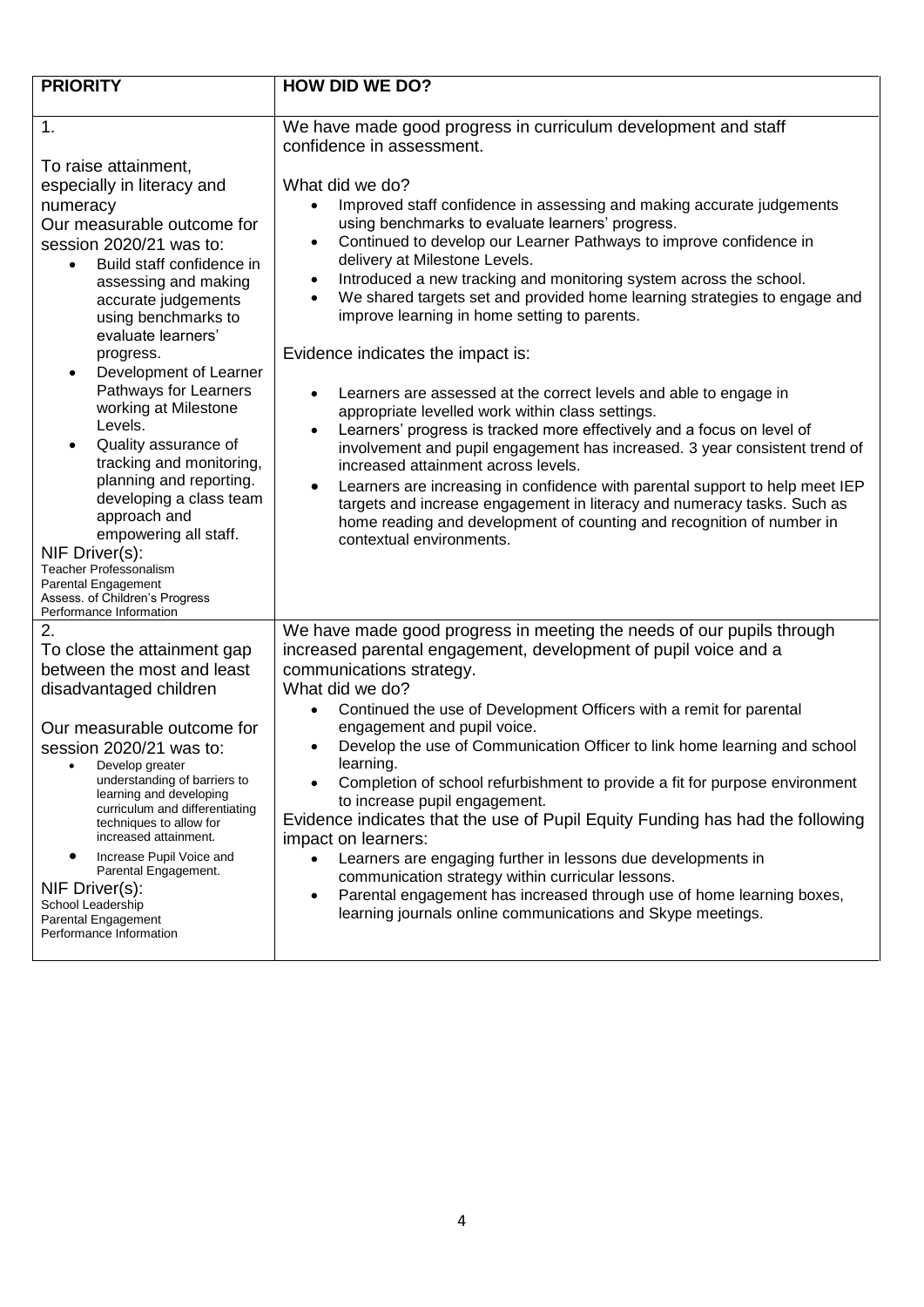| $\overline{3}$ .                                                                                                                                                                                                                                                                                                                                                                                                                                                                                                                                                                                                                                | We have made very good progress in developing pupils voice and ensuring a<br>safe and nurturing environment is created.                                                                                                                                                                                                                                                                                                                                                                                                                                                                                                                                                                                                                                                                                                                                                                                                                                                                                                                                                                                                                                                                                                                                                                                                                                                                                                |  |
|-------------------------------------------------------------------------------------------------------------------------------------------------------------------------------------------------------------------------------------------------------------------------------------------------------------------------------------------------------------------------------------------------------------------------------------------------------------------------------------------------------------------------------------------------------------------------------------------------------------------------------------------------|------------------------------------------------------------------------------------------------------------------------------------------------------------------------------------------------------------------------------------------------------------------------------------------------------------------------------------------------------------------------------------------------------------------------------------------------------------------------------------------------------------------------------------------------------------------------------------------------------------------------------------------------------------------------------------------------------------------------------------------------------------------------------------------------------------------------------------------------------------------------------------------------------------------------------------------------------------------------------------------------------------------------------------------------------------------------------------------------------------------------------------------------------------------------------------------------------------------------------------------------------------------------------------------------------------------------------------------------------------------------------------------------------------------------|--|
| To improve children and<br>young people's health &<br>wellbeing<br>Our measurable<br>outcome for session<br>2020/21 was to:<br>To improve the health<br>$\bullet$<br>and wellbeing of<br>children through<br>increased support and a<br>nurturing approach<br>across the school and<br>home.<br>$\bullet$<br>Key strategies for<br>behaviour management<br>and understanding of<br>MAPA principles to<br>allow staff to understand<br>De-escalation<br>techniques for<br>implementation.<br>NIF Driver(s):<br>School Improvement<br>Teacher professionalism<br>Parental Engagement<br>Assess. of Children's Progress<br>Performance Information | What did we do?<br>Continued to promote and encourage the development of pupil<br>communication skills and pupil voice.<br>We will develop staff knowledge and training through our positive<br>٠<br>relationships strategy encompassing MAPA principles.<br>Jointly work with parents and partner agencies to identify barrier to<br>$\bullet$<br>learning and any regression to ensure progressive learning can<br>continue.<br>Developed partner agency input to create a total communication<br>$\bullet$<br>environment in school building and in our curriculum delivery<br>Developed a SignAlong strategy in the school to support engagement<br>$\bullet$<br>in learning.<br>Evidence indicates the impact is:<br>Learners are feeling safe and nurtured within the school setting and<br>parental confidence due to open communications and training<br>increased dramatically over the course of the year.<br>Learner voice is established through talking mats, SignAlong, 1:1<br>$\bullet$<br>communication sessions through Emotion works.<br>Learner's emotional wellbeing has been assessed to be improved for<br>$\bullet$<br>all learners since returning to school.<br>Learner's emotional wellbeing is considered throughout all planning<br>$\bullet$<br>and intervention based work has targeted pupil need and levels of<br>cognitive ability to engage and understand principles of being safe. |  |
| 4.<br>To improve employability<br>skills, and sustained,<br>positive school-leaver<br>destinations for all young<br>people<br>Our measurable<br>outcome for session<br>2020/21 was to:<br>Skills framework to<br>$\bullet$<br>be introduced into<br>classroom practice<br>and ensuring target<br>setting and reporting<br>are skills based.<br>Introduction of Lead<br>Development officer<br>for DYW in the<br>school.<br>NIF Driver(s):<br>School Improvement<br>School Leadership<br><b>Teacher Professonalism</b><br>Parental Engagement<br>Assess. of Children's Progress<br>Performance Information                                       | We have made good progress developing links with businesses in our local<br>community.<br>What did we do?<br>Develop role of dedicated DYW teacher to work with local community<br>and businesses to increase disability awareness and support training<br>of businesses to support employability of children with Additional<br>Support Needs.<br>Further develop Life skills across the school through dedicated<br>timetabled lessons across the school to address barriers to learning<br>and self-care skills.<br>Evidence indicates the impact is:<br>Learners' engagement in different environments has increased to allow them<br>to broaden their future opportunities<br>Learners' are engaging in a range of life skills programmes developing skills<br>for learning, life and work.                                                                                                                                                                                                                                                                                                                                                                                                                                                                                                                                                                                                                       |  |